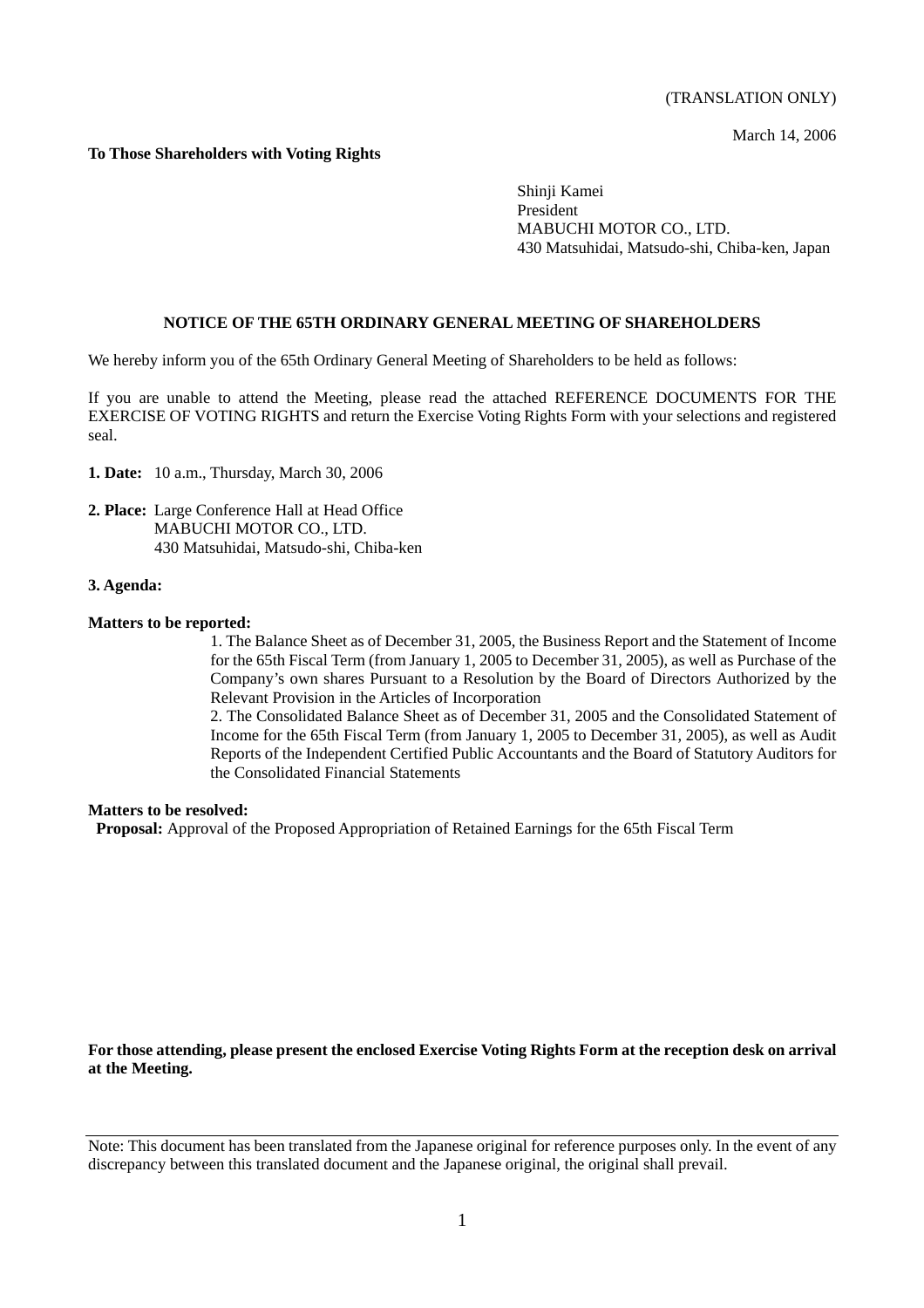## **REFERENCE DOCUMENTS FOR THE EXERCISE OF VOTING RIGHTS**

#### **1. Total number of voting rights held by all shareholders:** 395,000

#### **2. Proposal and references:**

**Proposal:** Approval of the Proposed Appropriation of Retained Earnings for the 65th Fiscal Term

Our basic policy on the appropriation of retained earnings is to secure the necessary internal reserves for sound business development, to maintain healthy financial strength and to ensure stable dividends to our shareholders based on performance for the year under review.

Based on the above policy, the Company had consistently distributed an ordinary dividend of ¥50 per share annually with special dividends at 20% (paid out on a per share basis) of annual consolidated net income. However, in view of the current conditions and projections on capital investment and cash flows, as well as current retained earnings, we have proposed to increase the fixed portion of the annual ordinary dividend (to be disbursed equally at the end of the interim period and at year-end) from ¥50 to ¥60 toward a more balanced profit appropriation to shareholders in the current business environment effective from the year-end dividend for the 65th fiscal term. In line with this review of the dividend level, we hereby propose that the year-end dividend for the year be ¥50 per share, consisting of an ordinary dividend of ¥30 per share, an increase of ¥5 from the previous ¥25 per share, and a special dividend of ¥20 per share.

As an interim dividend of ¥42 per share (an ordinary dividend of ¥25 plus a special dividend of ¥17) was disbursed in September 2005, the total annual dividend would be ¥92 per share consisting of an ordinary dividend of ¥55 and a special dividend of ¥37. As a result, the dividend payout ratio for the year would be 38.3% and the return on equity (ROE) and the ratio of dividends to shareholders' equity would be 6.1% and 2.3%, respectively.

|                                                         |               | (Yen)          |
|---------------------------------------------------------|---------------|----------------|
| Unappropriated Retained Earnings at the end of the year |               | 12,154,603,445 |
| <b>Reversal of Voluntary Reserve</b>                    |               |                |
| Reversal of Reserve for the Reduction of Fixed Assets   | 6,071,403     | 6,071,403      |
| Total                                                   |               | 12,160,674,848 |
| To be appropriated as follows:                          |               |                |
| Cash Dividends                                          | 1,978,088,150 |                |
| [¥50 per share (consisting of an ordinary dividend of   |               |                |
| ¥30 and a special dividend of ¥20)]                     |               |                |
| <b>Bonuses to Directors and Statutory Auditors</b>      | 29,000,000    |                |
| (Bonuses to Statutory Auditors)                         | (7,000,000)   |                |
| <b>Voluntary Reserve</b>                                |               |                |
| <b>General Reserve</b>                                  | 6,100,000,000 | 8,107,088,150  |
| Retained Earnings carried forward to the next year      |               | 4,053,586,698  |

## **Proposed Appropriation of Retained Earnings**

Notes:

1. Interim dividends aggregating ¥1,703,656,206 (¥42 per share) were paid on September 22, 2005.

2. The Reversal of Reserve for the Reduction of Fixed Assets is stated in accordance with the provisions of the Special Taxation Measures Law.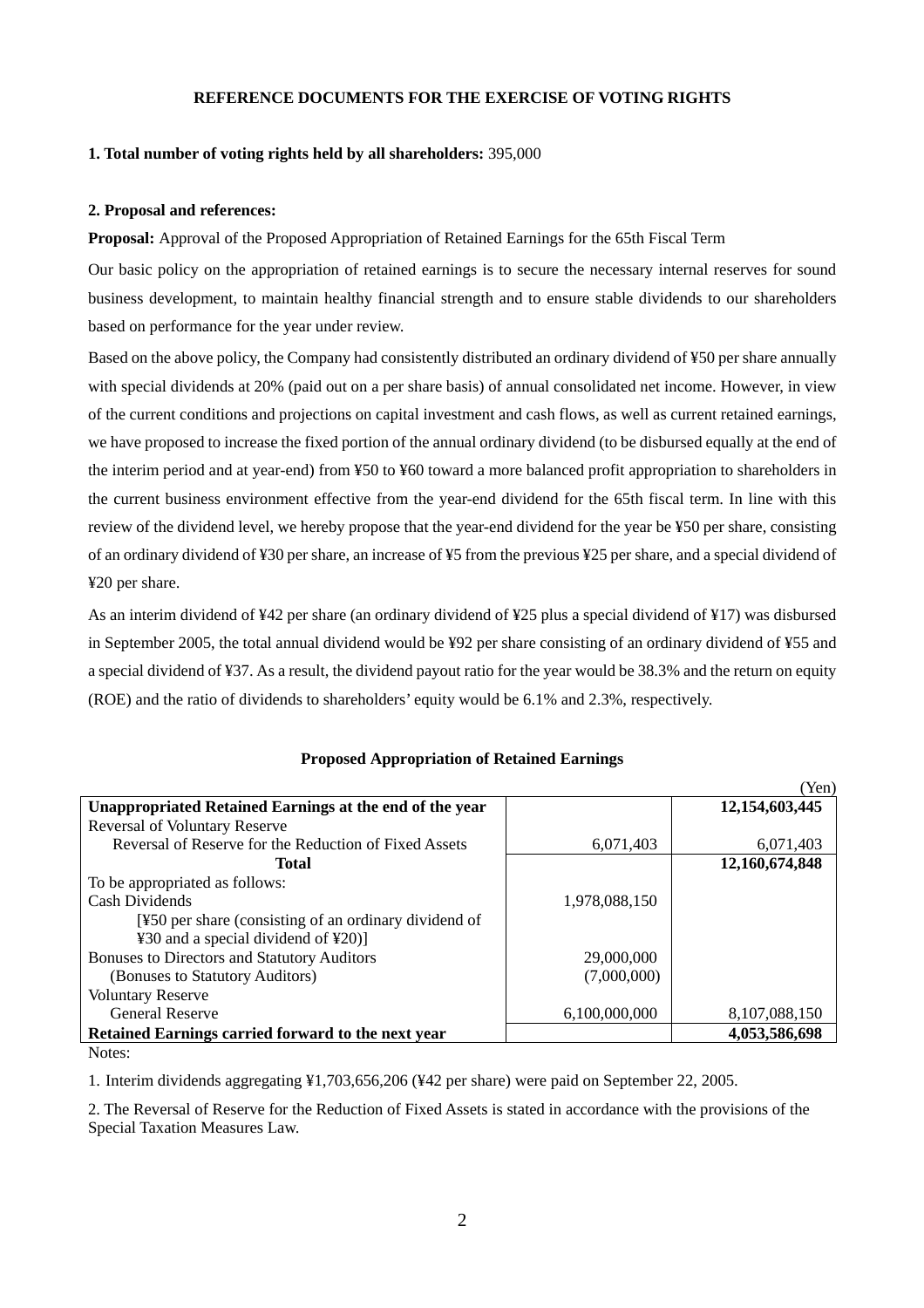## **Consolidated Balance Sheet**

(As of December 31, 2005)

(Millions of Yen)

| Item                                                 | Amount    | Item                                                        | Amount     |
|------------------------------------------------------|-----------|-------------------------------------------------------------|------------|
| (Assets)                                             | (227,375) | (Liabilities)                                               | (15,500)   |
| <b>Current Assets</b>                                | 107,365   | <b>Current Liabilities</b>                                  | 9,920      |
| Cash and cash equivalents                            | 61,399    | Trade notes and accounts payable                            | 2,877      |
| Trade notes and accounts<br>receivable               | 14,407    | Accrued income taxes                                        | 891        |
| Marketable securities                                | 11,325    | Accrued bonus                                               | 293        |
| Inventories                                          | 17,061    | Reserve for loss on the closure of<br>a subsidiary          | 558        |
| Deferred income taxes-current                        | 1,132     | Other current liabilities                                   | 5,300      |
| Other current assets                                 | 2,384     |                                                             |            |
| Allowance for doubtful<br>receivables                | $-344$    | <b>Long-Term Liabilities</b>                                | 5,579      |
| <b>Fixed Assets</b>                                  | 120,009   | Deferred income taxes-long<br>term                          | 4,847      |
| <b>Property, Plant and Equipment</b>                 | 41,703    | Allowance for severance and<br>pension benefits             | 122        |
| Buildings and structures                             | 20,648    | Reserve for directors' retirement<br>allowances             | 484        |
| Machinery, equipment and<br>transportation equipment | 11,259    | Other long-term liabilities                                 | 124        |
| Tools, furniture and fixtures                        | 2,490     |                                                             |            |
| Land                                                 | 6,198     |                                                             |            |
| Construction in progress                             | 1,106     | (Shareholders' Equity)                                      | (211, 875) |
| <b>Intangible Fixed Assets</b>                       | 602       | <b>Common stock</b>                                         | 20,704     |
| <b>Investments and Other Assets</b>                  | 77,704    | Additional paid-in capital                                  | 20,419     |
| Investment securities                                | 75,668    | <b>Retained earnings</b>                                    | 228,319    |
| Long-term loans receivable                           | 224       | Net unrealized gains on<br>available-for-sale securities    | 4,034      |
| Deferred income taxes-long<br>term                   | 142       | <b>Foreign currency translation</b><br>adjustments          | 3,115      |
| Other investments and other<br>assets                | 1,670     | <b>Treasury stock</b>                                       | $-64,718$  |
| Allowance for doubtful<br>receivables                | $-1$      |                                                             |            |
| <b>Total Assets</b>                                  | 227,375   | <b>Total Liabilities and</b><br><b>Shareholders' Equity</b> | 227,375    |

Note: The stated amounts less than one million yen are truncated.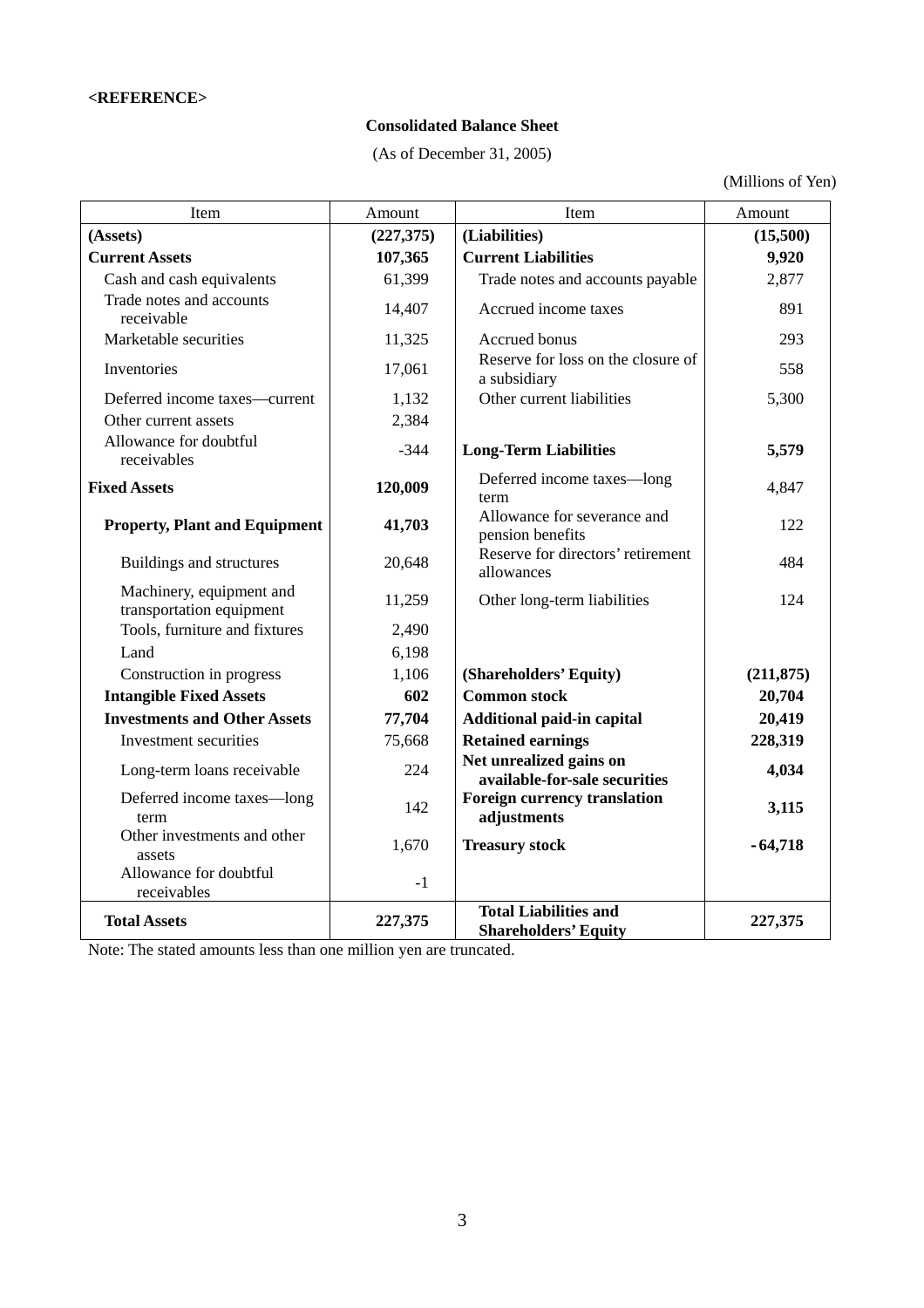# **Consolidated Statement of Income**

(From January 1, 2005 to December 31, 2005)

(Millions of Yen)

| Item                                            | Amount |        |
|-------------------------------------------------|--------|--------|
| <b>Operating Revenue</b>                        |        |        |
| Net sales                                       |        | 93,927 |
| <b>Operating Expenses</b>                       |        |        |
| Cost of sales                                   |        | 66,479 |
| Gross profit on sales                           |        | 27,447 |
| Selling, general and administrative expenses    |        | 19,298 |
| <b>Operating Income</b>                         |        | 8,149  |
| <b>Non-operating Income</b>                     |        |        |
| Interest income                                 | 2,032  |        |
| Dividend income                                 | 137    |        |
| Exchange gains on foreign currency transactions | 2,029  |        |
| Income from sales of scrap materials            | 829    |        |
| Other non-operating income                      | 548    | 5,577  |
| <b>Non-operating Expenses</b>                   |        |        |
| Stock related expenses                          | 83     |        |
| Depreciation expense of idle assets             | 32     |        |
| Soil improvement related expenses               | 193    |        |
| Other non-operating expenses                    | 167    | 477    |
| <b>Ordinary Profit</b>                          |        | 13,250 |
| <b>Special Gains</b>                            |        |        |
| Gain on retirement of fixed assets              | 29     |        |
| Other special gains                             | 3      | 33     |
| <b>Special Losses</b>                           |        |        |
| Loss on retirement of fixed assets              | 478    |        |
| Retirement allowance paid                       | 59     |        |
| Loss on sales of investment securities          | 15     |        |
| Loss on the closure of a subsidiary             | 1,131  | 1,685  |
| <b>Income before Income Taxes</b>               |        | 11,597 |
| Income taxes—Current                            |        | 4,277  |
| Income taxes-Deferred                           |        | $-30$  |
| <b>Net Income</b>                               |        | 7,350  |

Note: The stated amounts less than one million yen are truncated.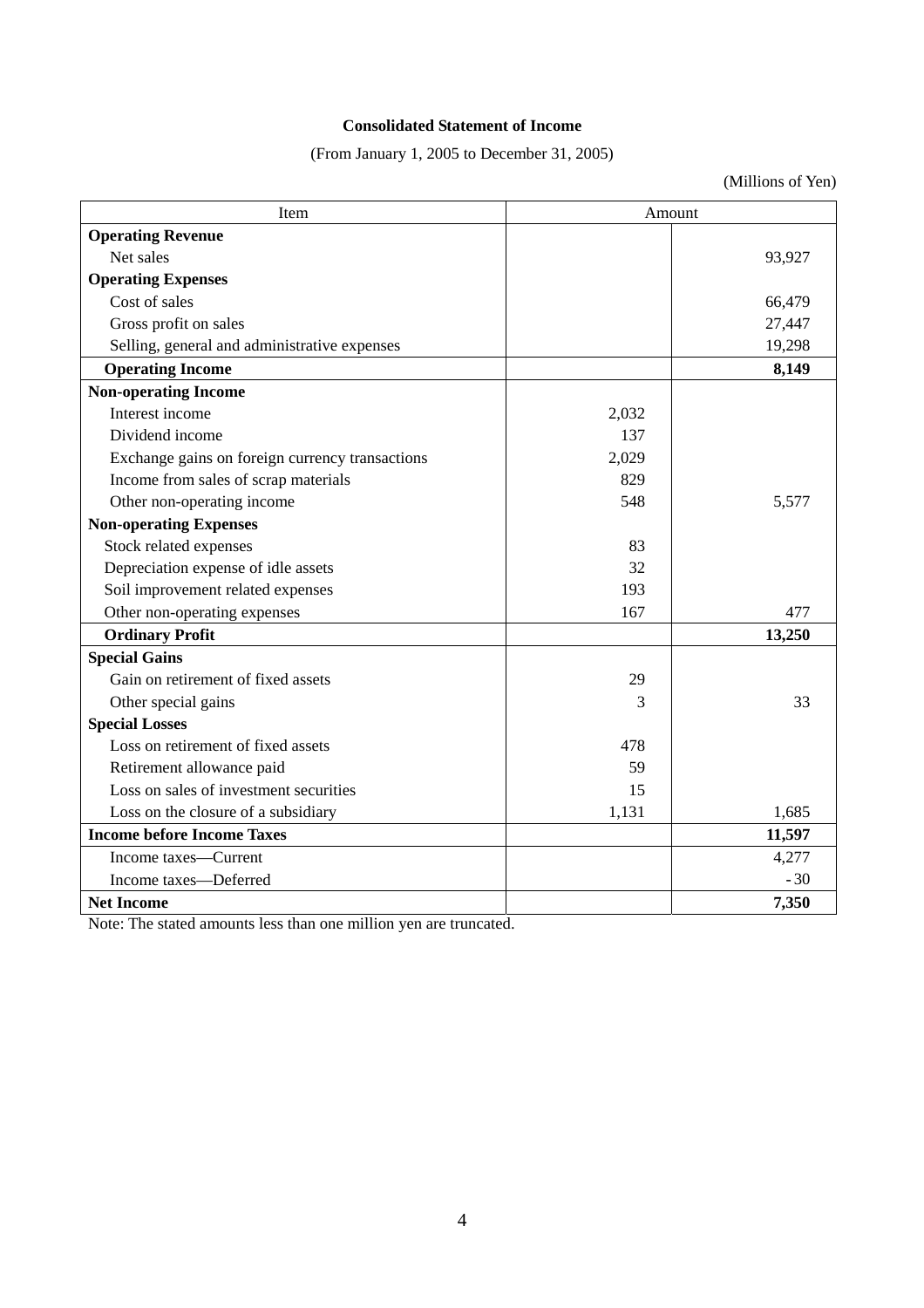# **Consolidated Statement of Surplus**

(From January 1, 2005 to December 31, 2005)

(Millions of Yen)

| Item                                        | Amount |         |
|---------------------------------------------|--------|---------|
| (Additional paid-in capital)                |        |         |
| Balance at beginning of year                |        | 20,419  |
| Balance at end of year                      |        | 20,419  |
| (Retained earnings)                         |        |         |
| Balance at beginning of year                |        | 224,816 |
| Increase in retained earnings               |        |         |
| Net income                                  | 7,350  | 7,350   |
| Decrease in retained earnings               |        |         |
| Cash dividends paid                         | 3,772  |         |
| Bonuses to directors and statutory auditors | 74     |         |
| (Bonuses to statutory auditors)             | (7)    | 3,847   |
| Balance at end of year                      |        | 228,319 |